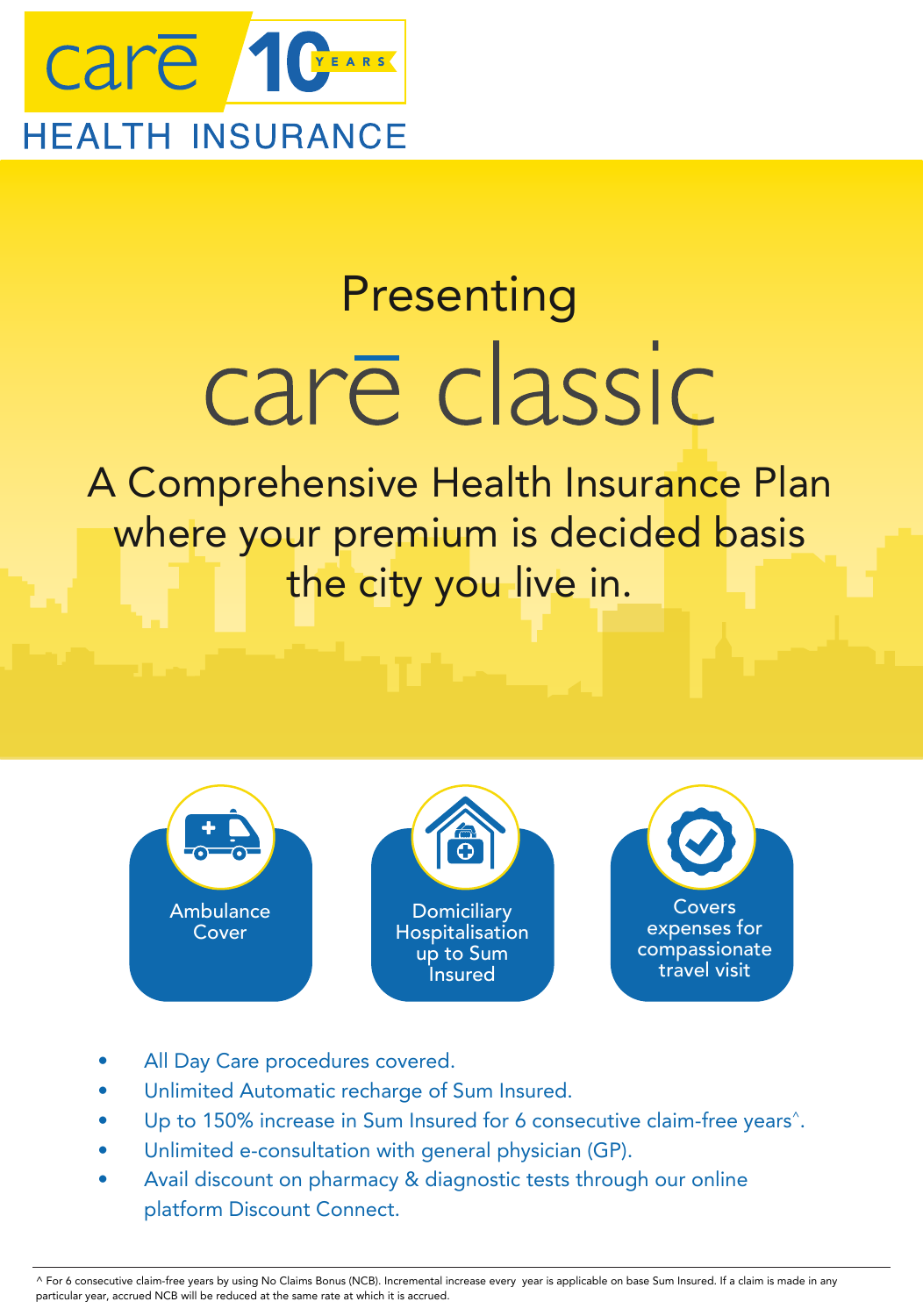## Plan Details:

| Sum Insured (SI) – on annual basis (in Rs.)                    | 5L \ 7L \ 10L \ 15L                                                                                                                                                                           |
|----------------------------------------------------------------|-----------------------------------------------------------------------------------------------------------------------------------------------------------------------------------------------|
| Age of Proposer                                                | 18 years or above                                                                                                                                                                             |
| Entry Age - Minimum                                            | 91 Days with at least 1 member of age<br>18 years or above                                                                                                                                    |
| Entry Age - Maximum                                            | Adult: 65 Years<br>Child: 24 Years                                                                                                                                                            |
| <b>Exit Age</b>                                                | Adult: Lifelong<br>Child: 25 Years                                                                                                                                                            |
| Cover Type                                                     | Only Family Floater Allowed                                                                                                                                                                   |
| <b>Tenure Options</b>                                          | <b>1/2/3 Years</b>                                                                                                                                                                            |
| Room Eligibility                                               | Single Private A/C Room (SI>=5Lac)                                                                                                                                                            |
| <b>ICU Charges</b>                                             | No limit (SI>=5Lac)                                                                                                                                                                           |
| Zonal Pricing                                                  | Zone 1: Mumbai, Thane, Delhi including Faridabad,<br>Gurgaon, Ghaziabad and Noida, Ahmedabad, Baroda,<br>Surat.<br>Zone 2: Bangalore, Pune, Nasik, Rest of Gujarat.<br>Zone 3: Rest of India. |
| Who are covered<br>(Relationship with respect to the Proposer) | Self, Legally married spouse, son, daughter, father,<br>mother, mother-in-law, father-in law.                                                                                                 |

## Base Benefits:

| <b>In-Patient Care</b>                       | Up to SI                                                                                                                                                                            |
|----------------------------------------------|-------------------------------------------------------------------------------------------------------------------------------------------------------------------------------------|
| Day Care Treatment                           | All Day Care Procedures                                                                                                                                                             |
| <b>Advance Technology Methods</b>            | Covered, Please refer Advance Technology Methods<br>Table to know sublimits on various treatments                                                                                   |
| Pre-Hospitalization Medical Expenses         | Up to SI, Pre-Hospitalization expense cover for 60 days<br>prior to hospitalization                                                                                                 |
| <b>Post Hospitalization Medical Expenses</b> | Up to SI, Post-Hospitalization expense cover for 90 days<br>after discharge towards Consultant fees, Diagnostic<br>charges, Medicines and Drugs                                     |
| <b>AYUSH Treatment</b>                       | Upto 10% of SI subject to maximum Rs.50,000<br>per policy year                                                                                                                      |
| <b>Domiciliary Hospitalization</b>           | Up to SI if domiciliary hospitalization exceeds 3 days<br>(Coverage for this benefit through AYUSH treatment is<br>limited to and within the amount specified : AYUSH<br>treatment) |
| Organ Donor Cover                            | Up to 10% SI                                                                                                                                                                        |
| <b>Ambulance Cover</b>                       | Up to Rs.1,000 per policy year                                                                                                                                                      |
| No Claims Bonus (NCB)                        | 25% Increase in SI for every claim free year upto 150% of<br>SI under the policy. In case of a claim, the NCB accrued<br>will be reduced by same rate                               |
| <b>Second Opinion</b>                        | Once per policy year per Insured Person for each<br>major illness/injury                                                                                                            |
| Unlimited Automatic Recharge                 | Available for unlimited times for unrelated or same illness.<br>Unlimited Automatic Recharge benefit not available for<br><b>Advance Technology Methods</b>                         |
| <b>Unlimited E-Consultations</b>             | <b>Available for Consultations with General Physicians</b>                                                                                                                          |
| <b>Assisted Reproductive Treatment</b>       | Upto 2 Lacs per policy Year for SI>5 Lacs<br>3 Years Wait Period<br>Once in every block of 3 Years after completion<br>of wait period                                               |
| <b>Compassionate Travel</b>                  | Up to Rs.5000 per policy Year for SI>=5 Lacs                                                                                                                                        |
| Value Added Services                         | Health Portal - Doctor on chat, Healthy tips reminder, etc.<br>Discount Connect - Discounts on services at our network.                                                             |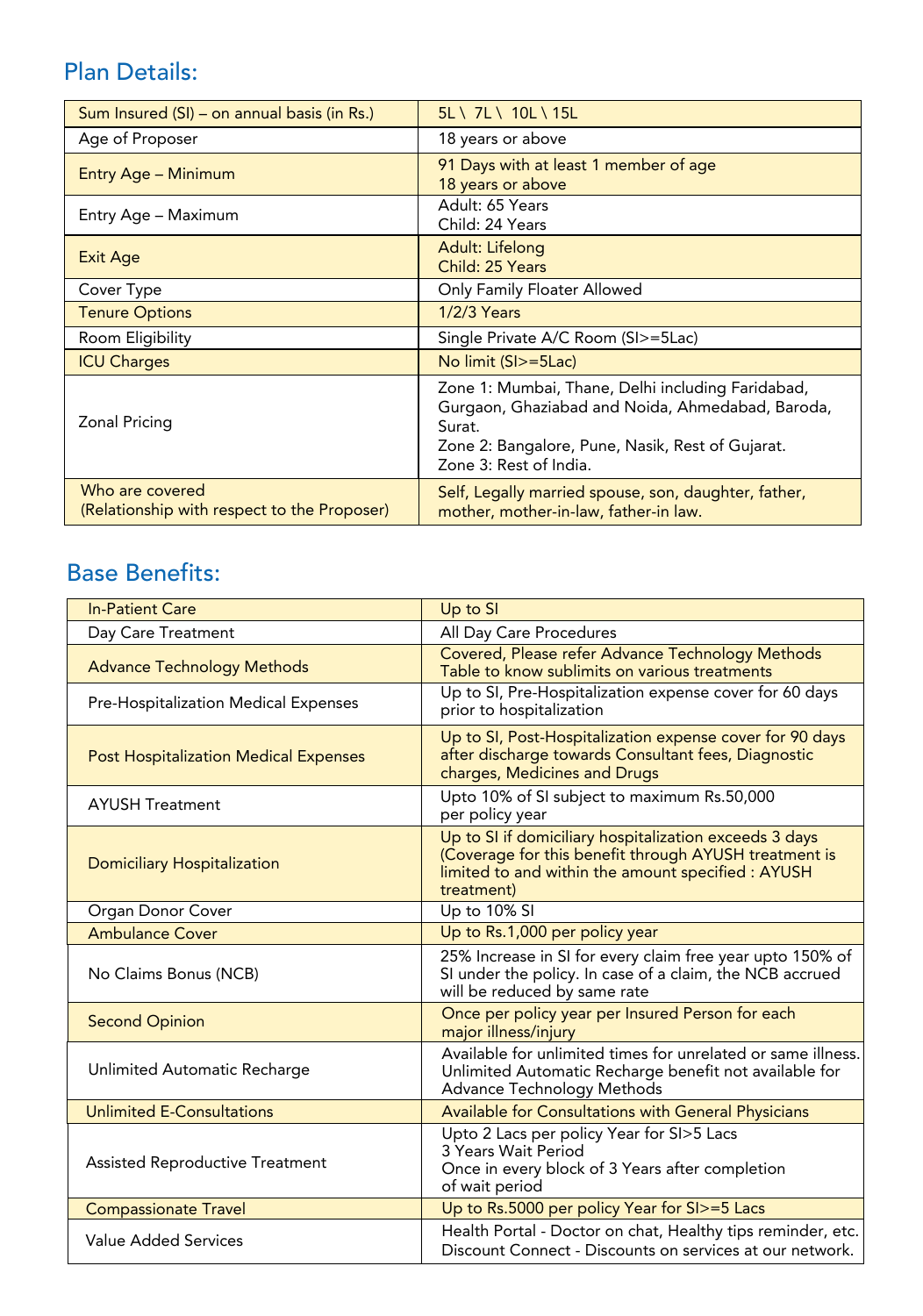# Wait Periods:

| <b>Initial Wait Period</b><br>(not applicable on accident cases) | 30 Days   |
|------------------------------------------------------------------|-----------|
| Named Ailment                                                    | 24 Months |
| <b>Pre-Existing Diseases</b>                                     | 48 Months |
| <b>Assisted Reproductive Treatment</b>                           | 36 Months |

## Sub-limits:

| <b>Advanced Technology Treatments</b>                                               |                        |  |
|-------------------------------------------------------------------------------------|------------------------|--|
| <b>Treatment/Procedures</b>                                                         | <b>Coverage Amount</b> |  |
| Uterine Artery Embolization and HIFU                                                | 15% of SI              |  |
| <b>Balloon Sinuplasty</b>                                                           | 5% of SI               |  |
| Deep Brain stimulation                                                              | 25% of SI              |  |
| Oral chemotherapy                                                                   | $15%$ of SI            |  |
| Immunotherapy - Monoclonal Antibody to be given as injection                        | 25% of SI              |  |
| Intra vitreal injections                                                            | $5%$ of SI             |  |
| Robotic surgeries                                                                   | 25% of SI              |  |
| Stereotactic radio surgeries                                                        | 25% of SI              |  |
| <b>Bronchical Thermoplasty</b>                                                      | Up to SI               |  |
| Vaporisation of the prostrate (Green laser treatment or holmium<br>laser treatment) | Up to SI               |  |
| IONM - (Intra Operative Neuro Monitoring)                                           | Up to SI               |  |
| Stem cell therapy                                                                   | 25% of SI              |  |

| Cataract        |                                                                    |
|-----------------|--------------------------------------------------------------------|
| Sum Insured     | Limits per policy year                                             |
| 5 Lakhs         | Up to $\bar{x}40,000$ per eye, Max $\bar{x}60,000$ per policy year |
| 7 Lakhs & above | Up to ₹50,000 per eye, Max ₹75,000 per policy year                 |

# Optional Benefits:

| <b>OPD Care</b>        | Option to choose coverage amount Up to Rs.10,000<br>(in Multiple of 1,000)<br><b>Covers Doctor Consultation and Prescribed Diagnostics</b><br>Note:<br>For Coverage amount upto Rs. 5000 - Max.500 per consultation with<br>Maximum of 3 consultations in a Policy Year.<br>For Coverage amount >5000 - Max Rs.1000 per Consultation with<br>Maximum of 3 consultations in a Policy Year. |
|------------------------|-------------------------------------------------------------------------------------------------------------------------------------------------------------------------------------------------------------------------------------------------------------------------------------------------------------------------------------------------------------------------------------------|
| Annual Health Check-Up | Available                                                                                                                                                                                                                                                                                                                                                                                 |